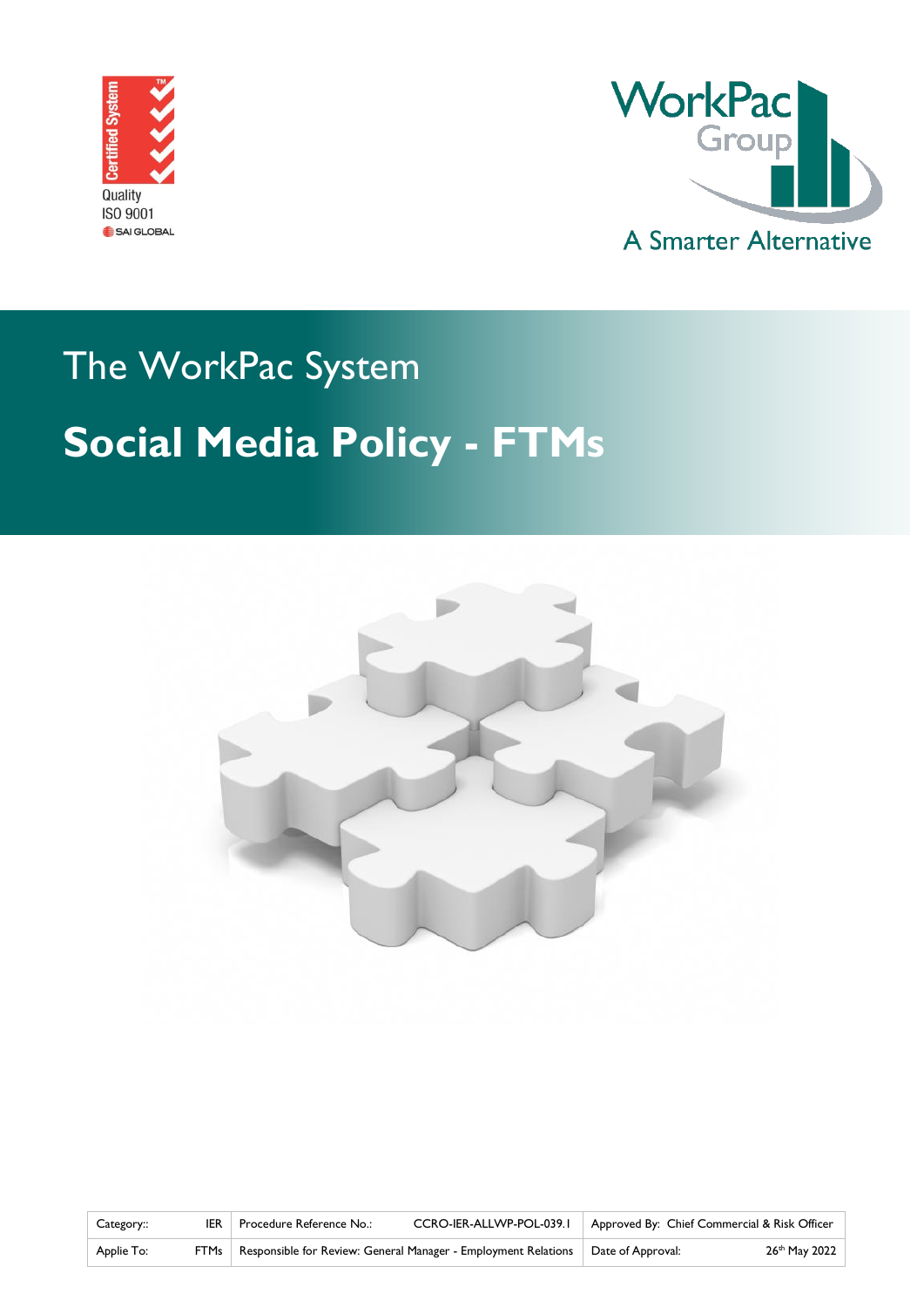

## **Table of Contents**

| 2. WORKPAC GROUP CODE OF BUSINESS CONDUCT BREACH OF POLICY  2 |  |
|---------------------------------------------------------------|--|
|                                                               |  |
|                                                               |  |
|                                                               |  |
|                                                               |  |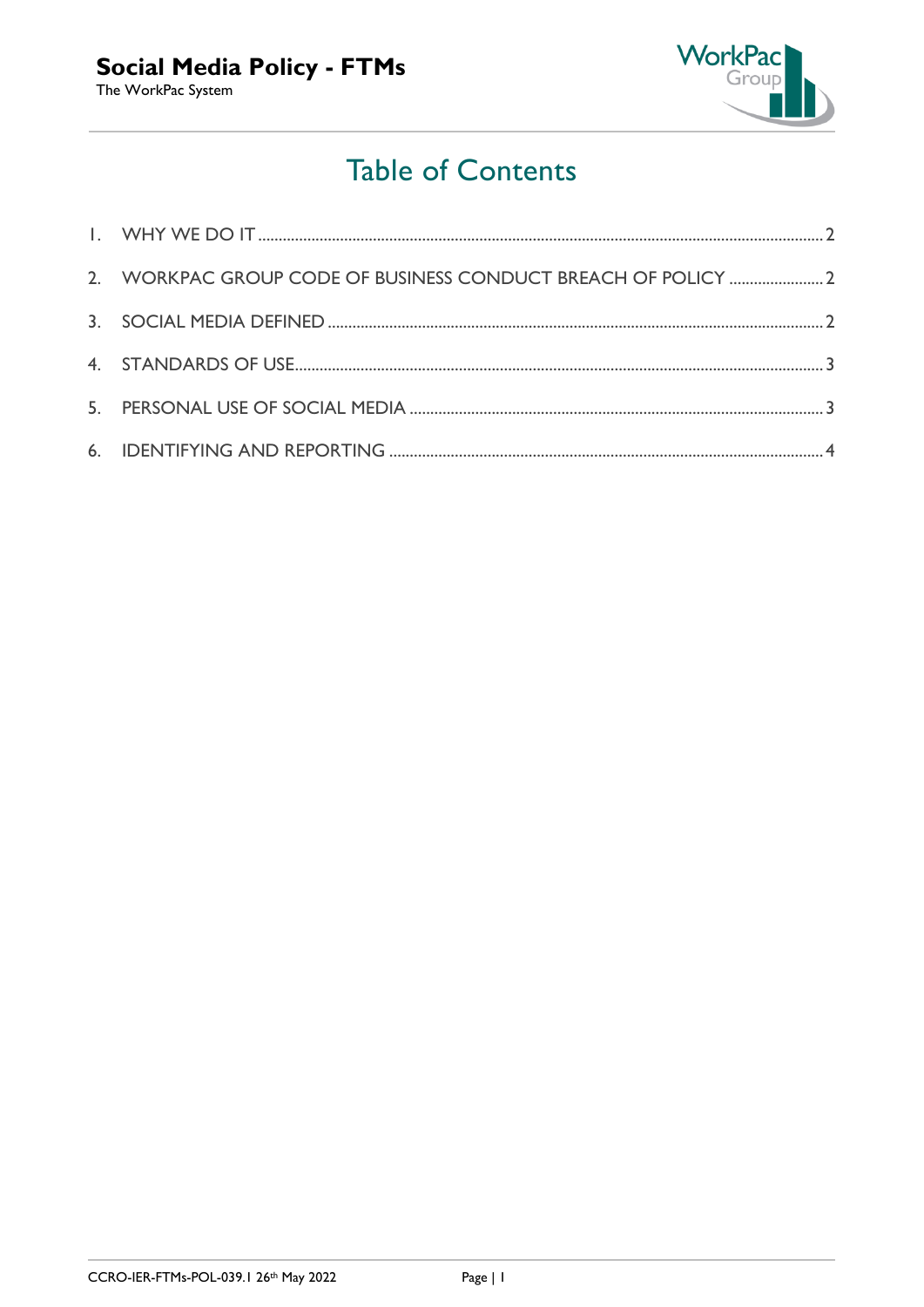#### **Social Media Policy - FTMs**

The WorkPac System



## <span id="page-2-0"></span>1. WHY WE DO IT

Personal and professional use of social media by WorkPac Group of Companies (WorkPac) Field Team Members (FTMs) must not bring WorkPac or its clients into disrepute, compromise effectiveness at work, imply WorkPac endorsement of personal views or disclose, without authorisation, confidential information.

The intention of this policy is to ensure that FTMs who use social media in a personal capacity, have guidance regarding WorkPac's expectations where the social media activity is about WorkPac, its products or services, its people, its clients, its FTMs, its competitors and/or other business related individuals or organisations.

This policy applies to all FTMs engaged by WorkPac and on assignment with a client of WorkPac.

This policy should be read and interpreted in conjunction with the following WorkPac's policies and procedures:

- **•** Privacy Policy;
- **E** Harassment, Unlawful Discrimination & Workforce Bullying Policy;
- **Employee Relations Policy;**
- Who We Are and Our Aspiration Policy.

## <span id="page-2-1"></span>2. WORKPAC GROUP CODE OF BUSINESS CONDUCT BREACH OF POLICY

Breaches of this policy may lead to disciplinary action, including possible termination of employment.

Where inappropriate use under this policy constitutes a breach of any law, action may also be taken in accordance with that law by WorkPac or concerned third parties.

### <span id="page-2-2"></span>3. SOCIAL MEDIA DEFINED

Social media are forms of electronic communication through which a user create an online community to share information, ideas, personal messages, and other content (such as videos). Examples of social media includes (but is not limited to):

- Social networking sites (e.g. Facebook, LinkedIn );
- Video and photo sharing websites (e.g., Youtube, Instagram, Snapchat, , Tiktok, Periscope);
- **E** Blogs, including corporate blogs and personal blogs;
- Blogs hosted by media outlets (e.g. 'comments' or 'your say' feature on theage.com.au);
- **•** Micro-blogging (e.g. Twitter);
- Wikis and online collaborations (e.g. Wikipedia);
- **•** Forums, discussion boards and groups (e.g. Reddit Quora,);
- Video on demand (VOD) and podcasting;
- Online multiplayer gaming platforms (e.g. World of Warcraft, Second life); and
- Instant messaging (including SMS, MMS, WeChat Messenger, WhatsApp).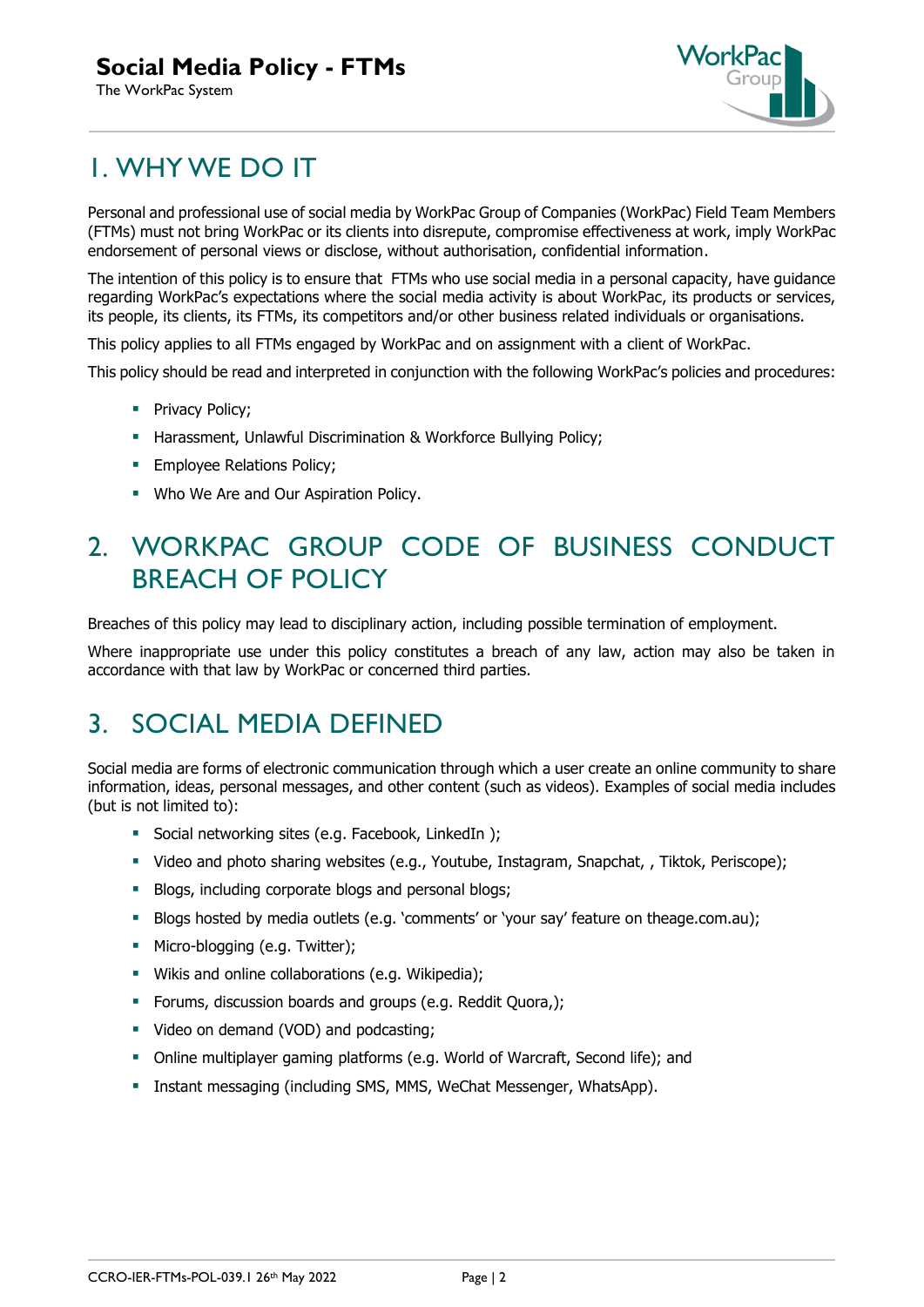#### **Social Media Policy - FTMs**

The WorkPac System



## <span id="page-3-0"></span>4. STANDARDS OF USE

The following standards apply personal use of social media any time:

- **■** Must not impact the FTM's effectiveness at work;
- **■** Must not imply WorkPac endorsement of the FTM, or any others, personal views;
- **■** Must not imply WorkPac's client endorsement of the FTM, or any others, personal views;
- Must not disclose confidential information:
- Must not disparage WorkPac;
- Must not disparage a client of WorkPac;
- **■** Must not, through words, actions or illustrations, bring WorkPac or its clients' reputation into disrepute; and
- **■** Must not raise grievances with or against WorkPac or a client of WorkPac, or other employees (workplace grievances must be raised through the relevant WorkPac policy and/or dispute resolution procedure).

## <span id="page-3-1"></span>5. PERSONAL USE OF SOCIAL MEDIA

This policy does not intend to discourage nor unreasonably limit a FTM's personal expression or online activities. However, FTMs must recognise the potential for damage to be caused (either directly or indirectly) to WorkPac in certain circumstances via the personal use of social media when a FTM can be identified as a WorkPac employee.

Where a FTM comments or the profile identifies a FTM as an employee of WorkPac, the FTM must:

- Only disclose and discuss publicly available information;
- **Ensure that all content published is accurate and not misleading and complies with all relevant** WorkPac's policies;
- **Expressly state on all postings (identifying you as a WorkPac employee) the stated views are your** own and are not those of WorkPac;
- Be polite and respectful to all people you interact with;
- Seek appropriate approvals if using photos of other WorkPac employees, clients, FTMs or client projects/facilities; and
- **EXECT** Adhere to the terms of use of the relevant social media platform/website, as well as copyright, privacy, defamation, contempt of court, discrimination, harassment and other applicable laws, and WorkPac's Privacy Policy.

#### **A FTM must not:**

- **•** Post material that is offensive, obscene, defamatory, threatening, harassing, bullying, discriminatory, hateful, racist, sexist, infringes copyright, constitutes a contempt of court, breaches a court suppression order, or is otherwise unlawful;
- **.** Imply that you are authorised to speak as a representative of WorkPac, nor give the impression that the views you express are those of WorkPac;
- Use the identity or likeness of another employee, contractor or client of WorkPac;
- **■** Use or disclose any confidential information or personal information obtained in your capacity as an employee/contractor of WorkPac;
- Use a WorkPac email address or logos or insignia that may give the impression of official support or endorsement by WorkPac of your personal comment;